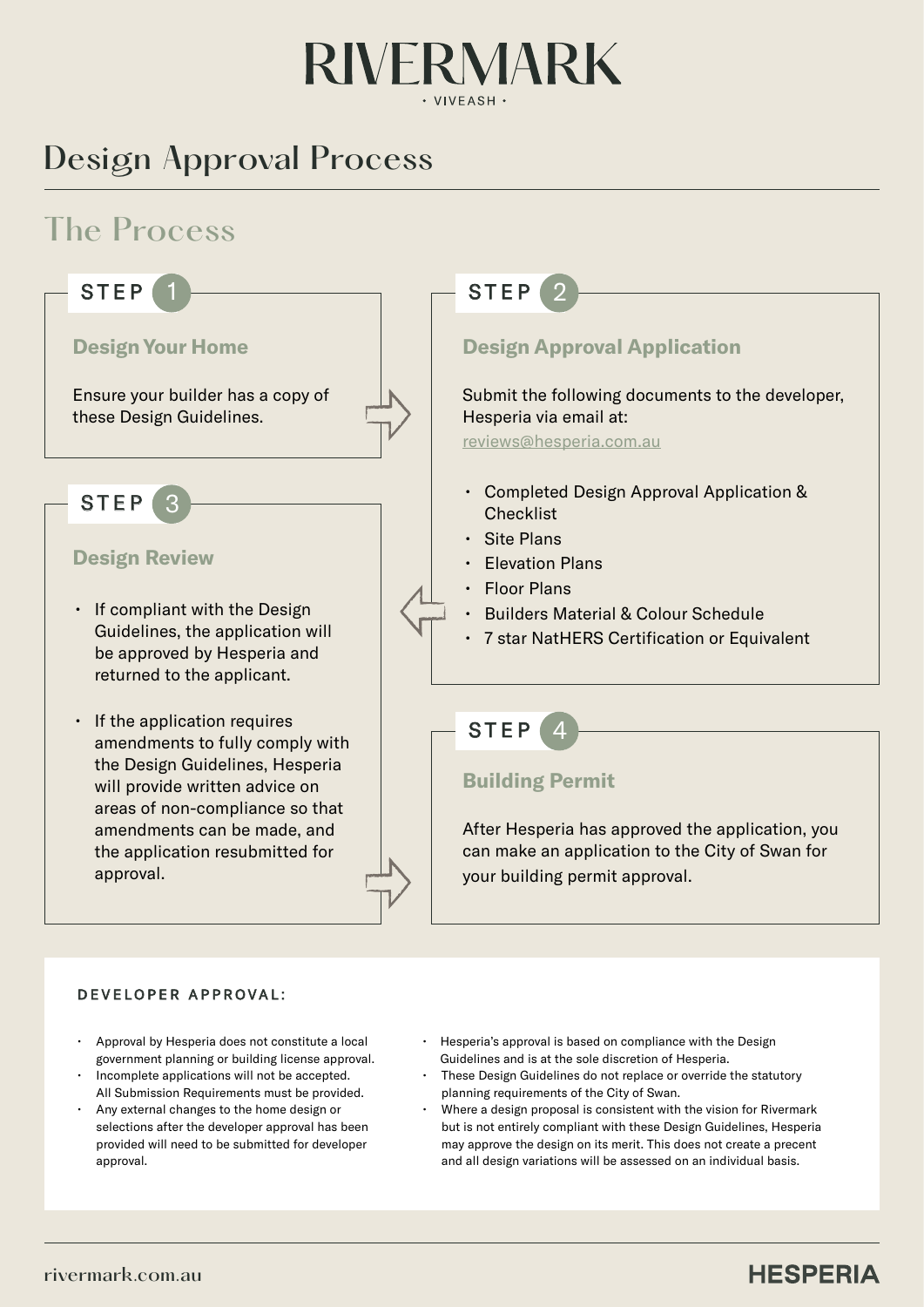### **RIVERMARK** · VIVEASH ·

# Design Application & Checklist

| LOT OWNER | APPLICANT |
|-----------|-----------|
|           | Name:     |
| Phone:    | Phone:    |
| lress:    | dress:    |
| Fmail:    | Email:    |
|           |           |
|           |           |

All applications must include: Site Plan  $\bigcirc$ Builders Material and Colour Schedule 7 Star NatHERS Certification or Equivalent  $\bigcirc$ Floor Plans  $\bigcirc$ Elevation Plans  $\bigcirc$ 

### SUBMISSION REQUIREMENTS DESIGN VARIATION RATIONALE

For non-conforming designs provide a list of measures to ensure that the Design Guidelines are being upheld or improved.

### DECLARATION

All Statements made in this application are true and correct.

Applicant/Lot Owner Signature: Date: Date: Date: Date: Date: Date: Date: Date: Date: Date: Date: Date: Date: Date: Date: Date: Date: Date: Date: Date: Date: Date: Date: Date: Date: Date: Date: Date: Date: Date: Date: Date: Print Name:

# Requirements

This checklist is provided to assist with your application. Full design requirements can be found in the contract of sale.

| <b>STREET APPEAL</b>                                                                                                                                  | Yes $\checkmark$ | $No \checkmark$ | $N/A \checkmark$ |
|-------------------------------------------------------------------------------------------------------------------------------------------------------|------------------|-----------------|------------------|
| <b>1.</b> Primary elevation includes a minimum of one of the following architectural features:                                                        |                  |                 |                  |
| • Balcony                                                                                                                                             |                  |                 |                  |
| • Portico                                                                                                                                             |                  |                 |                  |
| • Verandah                                                                                                                                            |                  |                 |                  |
| $\cdot$ Gable                                                                                                                                         |                  |                 |                  |
| · Non-standard brick bonding as a feature wall                                                                                                        |                  |                 |                  |
| $\cdot$ Other: the contract of $\cdot$                                                                                                                |                  |                 |                  |
| 2. If the lot is less than 14m wide and the garage is accessed from the primary street a minimum of one of<br>the following elements is incorporated: |                  |                 |                  |
| • A gabled garage                                                                                                                                     |                  |                 |                  |
| • A planted Trellis over the garage door to the extent of the opening as a minimum                                                                    |                  |                 |                  |
| • A garage setback of 1.5m or more from outside wall of main internal room of dwelling                                                                |                  |                 |                  |
| • Cars are parked within a pergola which is screened on at least two sides                                                                            |                  |                 |                  |
| · The external walls of a portico, verandah or main roof of the dwelling are a minimum of 3c higher than<br>the garage external walls                 |                  |                 |                  |
| • The garage is contained within a double story and contains a balcony or Juliette balcony over the garage.                                           |                  |                 |                  |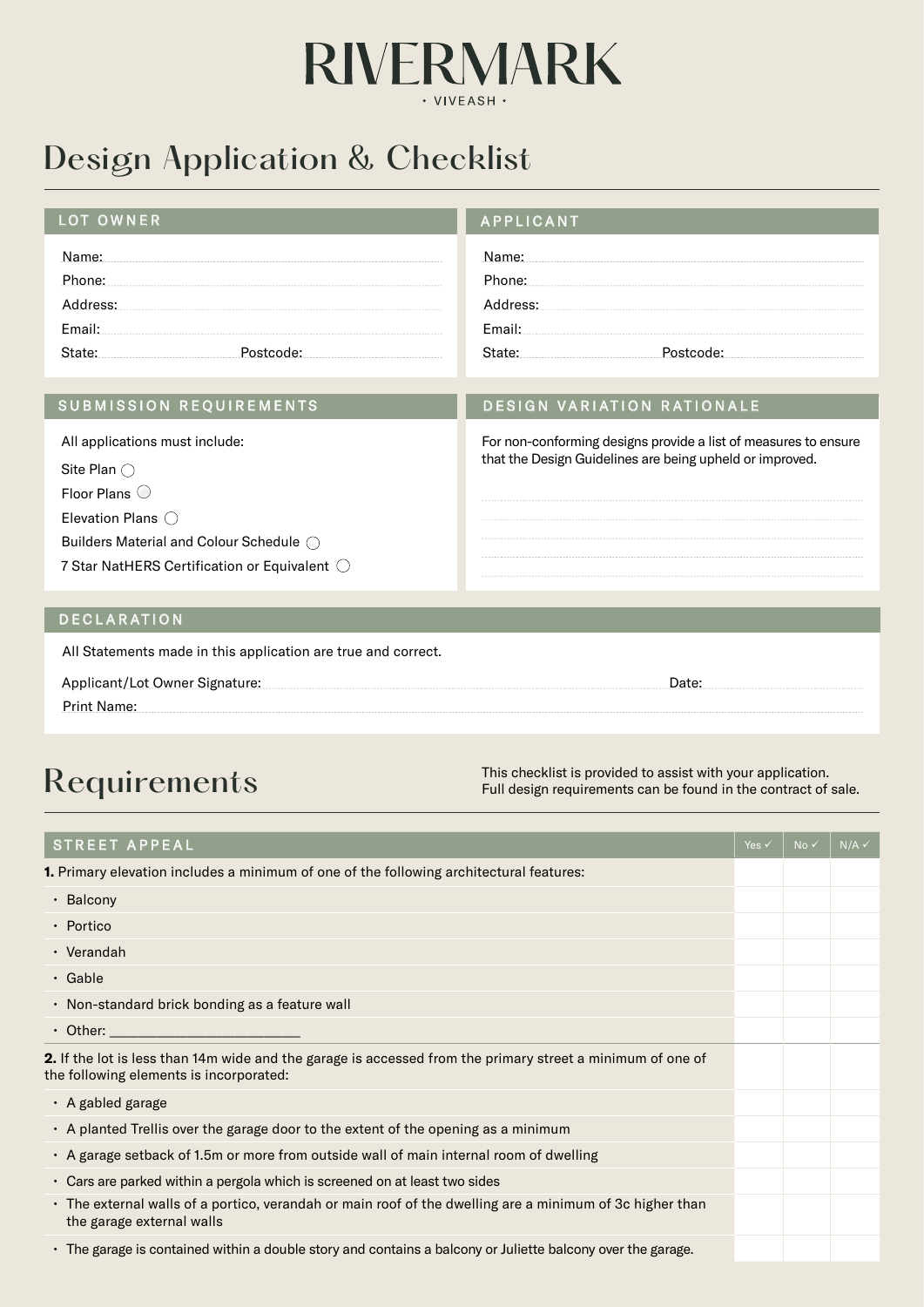|                                                                                                                                                                                             | Yes √ | $No \checkmark$ | $N/A \checkmark$ |
|---------------------------------------------------------------------------------------------------------------------------------------------------------------------------------------------|-------|-----------------|------------------|
| 3. Face brick is incorporated into primary elevation by its use in one of the following:                                                                                                    |       |                 |                  |
| • Walls of the primary elevation                                                                                                                                                            |       |                 |                  |
| $\cdot$ Letterbox                                                                                                                                                                           |       |                 |                  |
| • Planters                                                                                                                                                                                  |       |                 |                  |
| • Fence                                                                                                                                                                                     |       |                 |                  |
| $\cdot$ Other:                                                                                                                                                                              |       |                 |                  |
| 4. The primary elevation incorporates two different colours and materials. Where the secondary colour<br>and/or material occupies at least 20% of the elevation.                            |       |                 |                  |
| <b>Primary Material:</b>                                                                                                                                                                    |       |                 |                  |
| Secondary Material:<br>% of elevation                                                                                                                                                       |       |                 |                  |
| <b>Primary Colour:</b>                                                                                                                                                                      |       |                 |                  |
| Secondary Colour:<br>% of elevation                                                                                                                                                         |       |                 |                  |
| 5. Material and colour finishes change at re-entrant corners and continue at least 1m alongside elevation.                                                                                  |       |                 |                  |
| 6. If the lot is on a corner, a major opening from a habitable room forward of the fence line addresses the<br>secondary street and wall materials continue to the fence line as a minimum. |       |                 |                  |
| 7. Roof pitch is a minimum of 25 degrees.                                                                                                                                                   |       |                 |                  |
| 8. An eave overhang of at least 350mm is provided to habitable rooms, except where a habitable room<br>extends within the eave overhang.                                                    |       |                 |                  |
| 9. Any gables have minimum 200mm overhang.                                                                                                                                                  |       |                 |                  |
| 10. The roof material and colour complies with Design Guidelines.                                                                                                                           |       |                 |                  |
| Material:                                                                                                                                                                                   |       |                 |                  |
| Colour:                                                                                                                                                                                     |       |                 |                  |
| Absorbance Value:                                                                                                                                                                           |       |                 |                  |
| 11. A feature window of at least 1.5sqm is provided to the primary elevation.                                                                                                               |       |                 |                  |
| 12. Windows to front elevation are fixed, awning, casement, double hung or louvred.                                                                                                         |       |                 |                  |
| 13. The entry way is visible from the primary or secondary street elevation.                                                                                                                |       |                 |                  |
| 14. The entry door contains glazing, or a sidelight is incorporated adjacent to the door.                                                                                                   |       |                 |                  |
| 15. An enclosed garage is provided.                                                                                                                                                         |       |                 |                  |
| 16. The garage is setback behind the dwelling alignment by at least 0.5m.                                                                                                                   |       |                 |                  |
| 17. Garage door colour:                                                                                                                                                                     |       |                 |                  |
| <b>KEEPING IT TIDY</b>                                                                                                                                                                      |       |                 |                  |
| 18. Where front fencing is proposed, it is depicted on plans and is less than 2.2m in height.                                                                                               |       |                 |                  |
| Fencing materials:                                                                                                                                                                          |       |                 |                  |
| Fencing colour:                                                                                                                                                                             |       |                 |                  |
| 19. Driveway & crossover will be completed prior to occupancy.                                                                                                                              |       |                 |                  |
| Driveway material:                                                                                                                                                                          |       |                 |                  |
| Driveway colour:                                                                                                                                                                            |       |                 |                  |
| 20. Walls built on a side or rear boundary are finished to match the dwelling walls adjacent.                                                                                               |       |                 |                  |
| 21. Bin storage that is not visible from the street is provided.                                                                                                                            |       |                 |                  |
| 22. All service elements are concealed from the street in accordance with design guidelines.                                                                                                |       |                 |                  |
|                                                                                                                                                                                             |       |                 |                  |